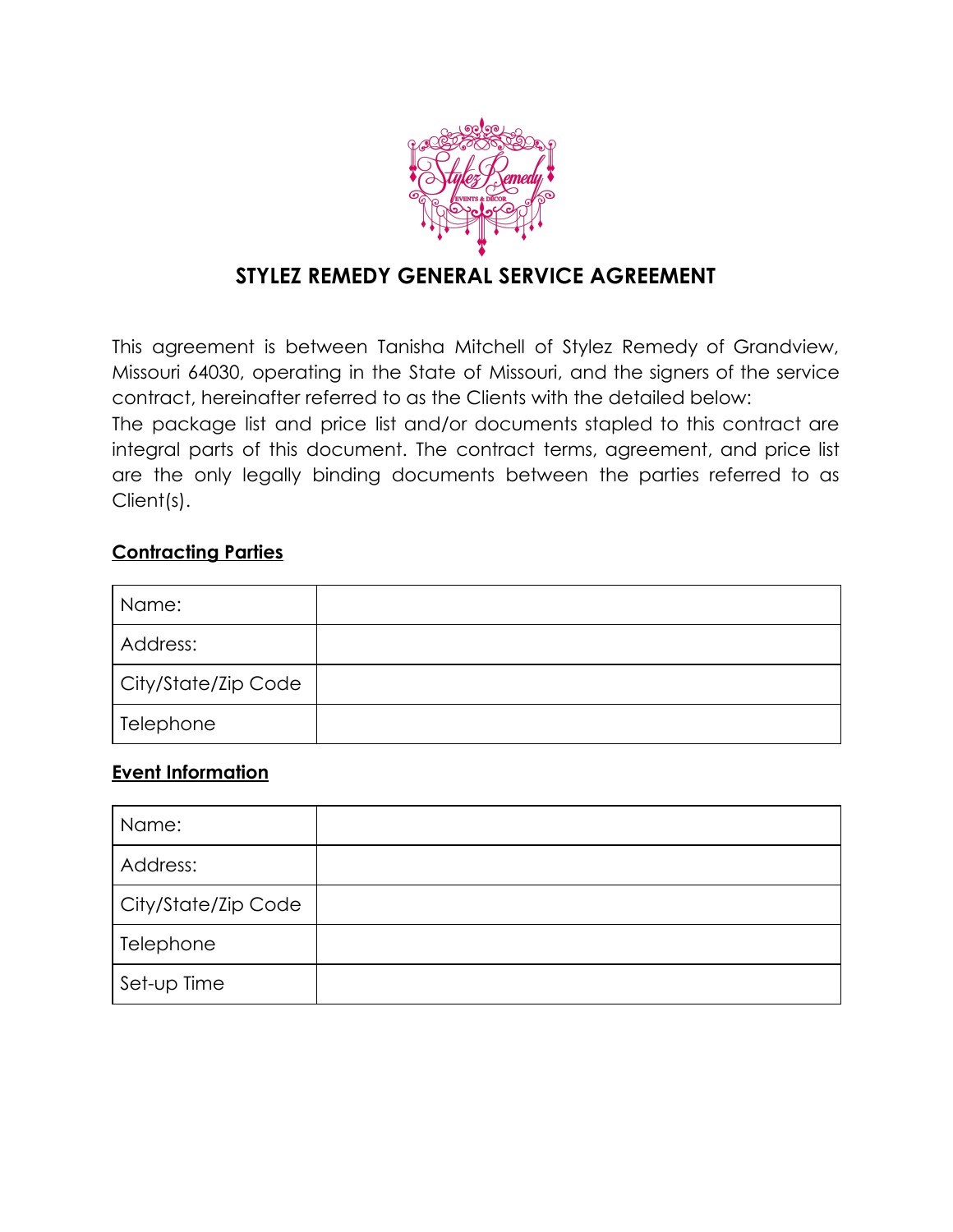#### **AGREEMENT OVERVIEW**

This agreement contains the entire understanding between Tanisha Mitchell/Stylez Remedy and the CLIENT. It supersedes all prior and simultaneous agreements between the parties. The only way to add or change this agreement is to do so in writing, signed by all the parties. If the parties want to waive one provision of this agreement that does not mean that any other provision is also waived. The party against whom a waiver is sought to be effective must have signed a waiver in writing.

#### **BACKGROUND:**

The Client is of the opinion that the Contractor has the necessary qualifications, experience and abilities to provide services to the Client. The Contractor is agreeable to providing such services to the Client on the terms and conditions set out in this Agreement.

IN CONSIDERATION OF the matters described above and of the mutual benefits and obligations set forth in this Agreement, the receipt and sufficiency of which consideration is hereby acknowledged, the Client and the Contractor (individually the "Party" and collectively the "Parties" to this Agreement) agree as follows:

Services Provided

The Client hereby agrees to engage the Contractor to provide the Client with services (the "Services") consisting of:

1.  $2.$ 3. 4. 5. . 6. 7. 8. . 9. 10. 11..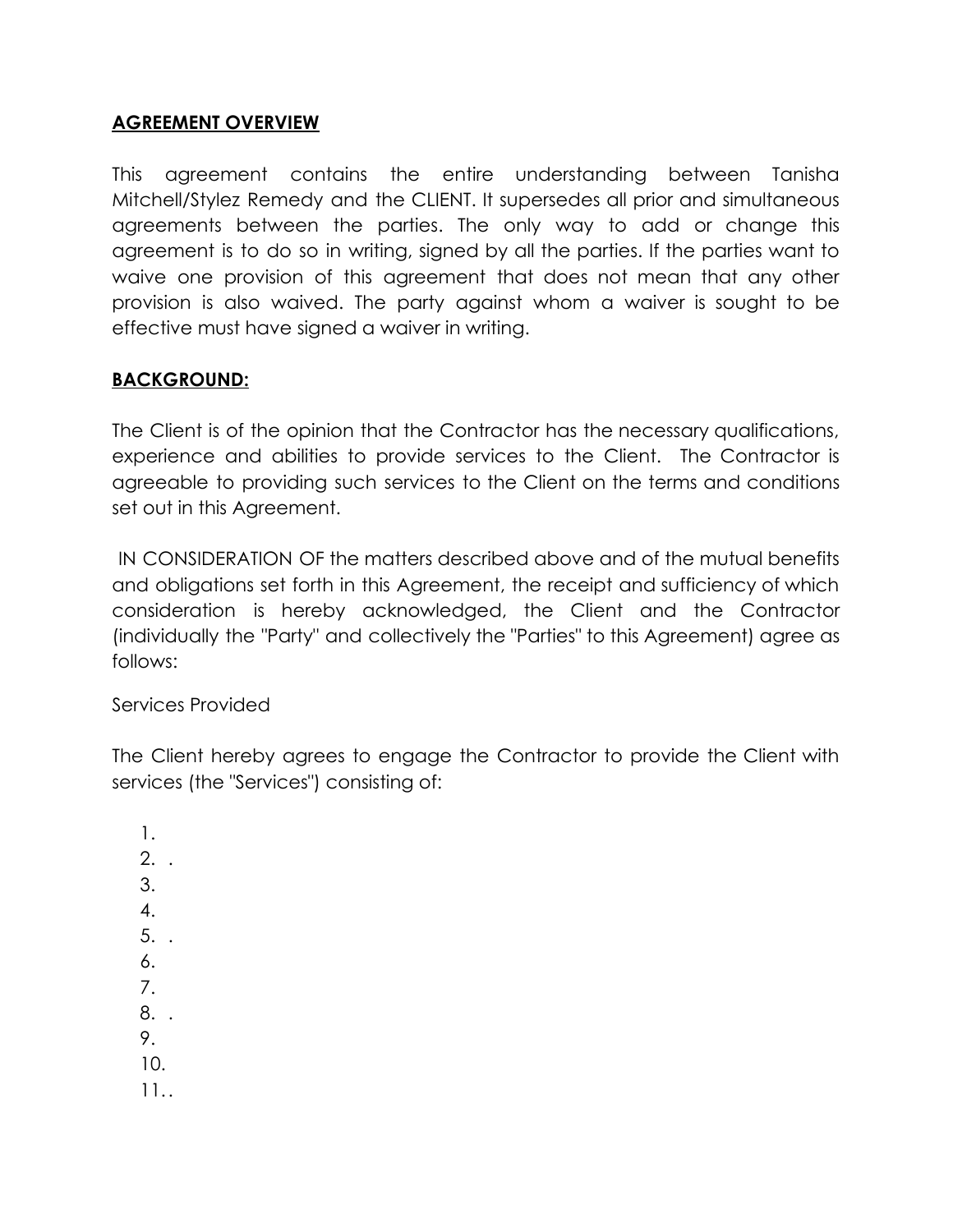| 12. |
|-----|
| 13. |
| 14. |
| 15. |
| 16. |
| 17. |
| 18. |
| 19. |
| 20. |
| 21. |
| 22. |
| 23. |
| 24. |
| 25. |
| 26. |
| 27. |
| 28. |
| 29. |
| 30. |

The Services will also include any other tasks which the Parties may agree on. The Contractor hereby agrees to provide such Services to the Client.

### **Terms of Agreement**

The term of this Agreement (the "Term") will begin on the date of this Agreement and will remain in full force and effect until the completion of the Services, subject to earlier termination as provided in this Agreement. The Term of this Agreement may be extended with the written consent of the Parties.

In the event that either Party wishes to terminate this Agreement, that Party will be required to provide 14 days written notice to the other Party.

#### **Performance**

The Parties agree to do everything necessary to ensure that the terms of this Agreement take effect.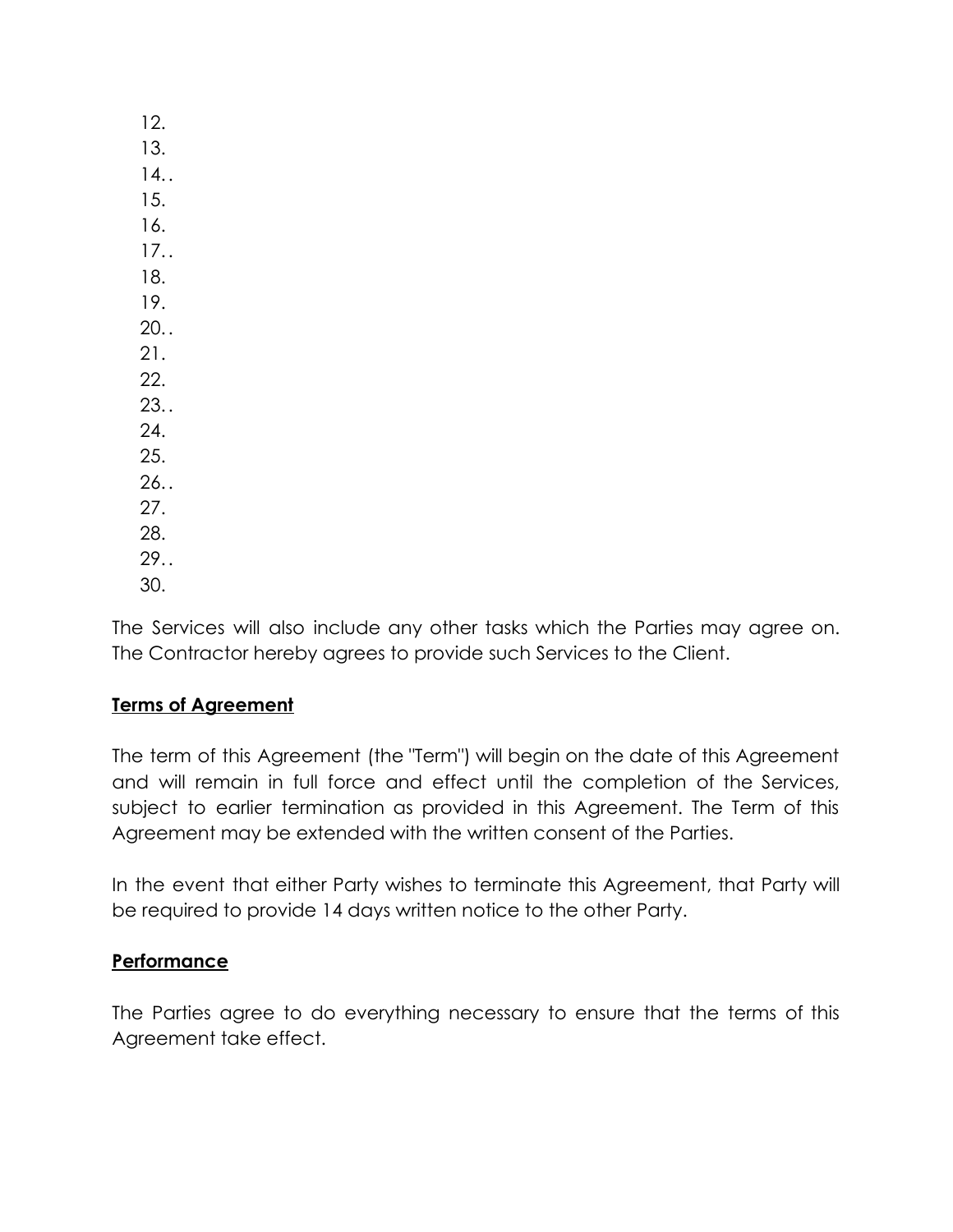#### **Currency**

Except as otherwise provided in this agreement; all monetary amounts referred to in this agreement are in USD (US Dollars).

#### **Compensation**

For the services rendered by the Contractor as required by this Agreement, the Client will provide compensation (the "Compensation") to the Contractor as follows:

The Client will pay \$ The Client will pay \$ The Client will pay \$ Invoices submitted by the Contractor to the Client are due within 14 days of receipt.

#### **Cancellations**

There shall be NO refund of retainer from the signing of agreement due to the reservation of the date. If the event is canceled within two weeks of the date, the client shall pay the balance of the contract due to the high probability that Stylez Remedy will not be able to further book that date. Once a Retainer and or Full Balance is paid, it is NON-REFUNDABLE. Any other arrangements shall be discussed between the client and Stylez Remedy. All arrangements will be put in writing. Cancellation must be in writing even if a phone call was made to inform Stylez Remedy of the cancellation.

If for any reason Stylez Remedy is the cause for the cancellation, client will be issued a %100 refund within 30 days or less.

#### **Confidentiality**

Confidential information (the "Confidential Information") refers to any data or information relating to the Client, whether business or personal, which would reasonably be considered to be private or proprietary to the Client and that is not generally known and where the release of that Confidential Information could reasonably be expected to cause harm to the Client.

The Contractor agrees that they will not disclose, divulge, reveal, report or use, for any purpose, any Confidential Information which the Contractor has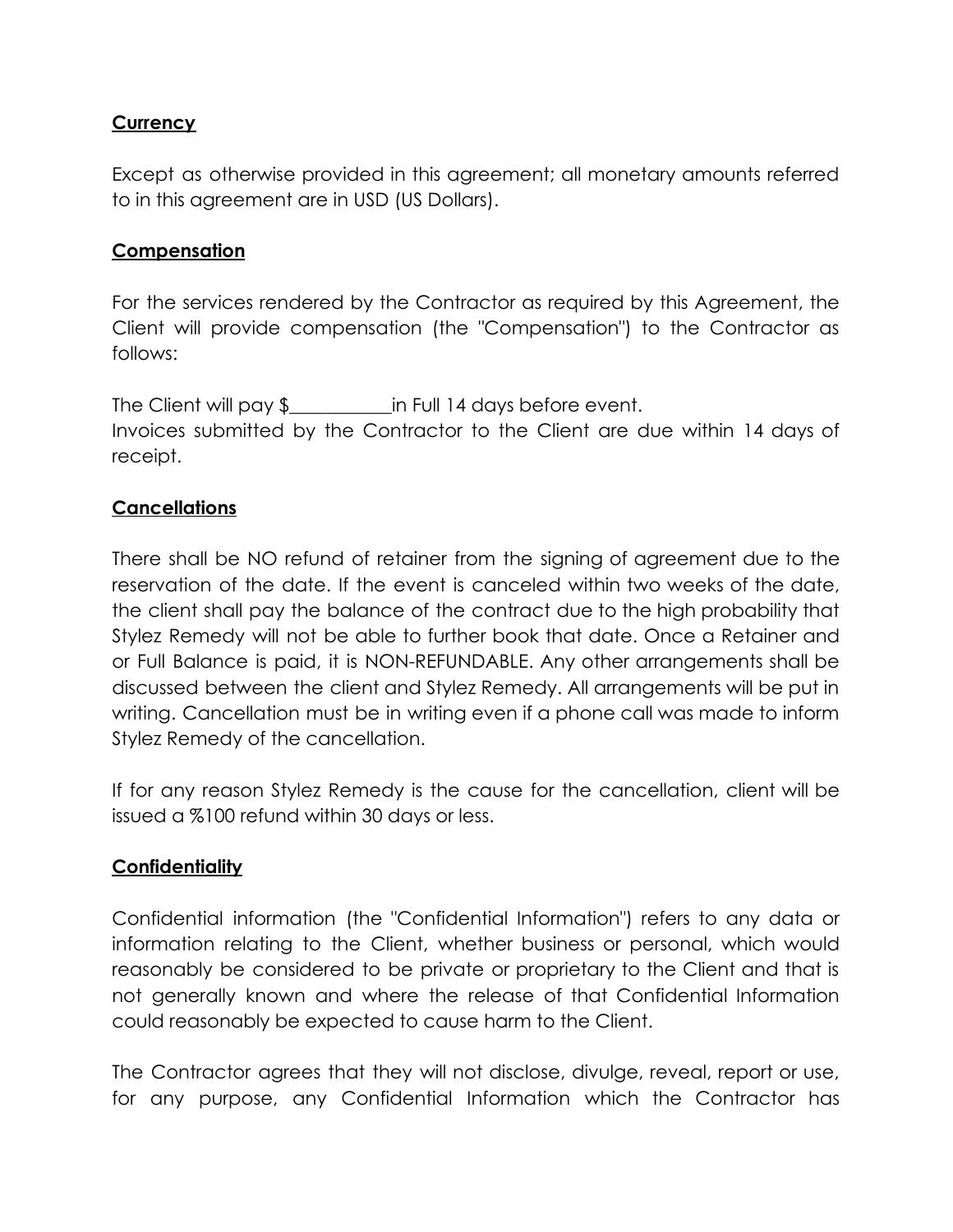obtained, except as authorized by the Client or as required by law. The obligations of confidentiality will apply during the term of this Agreement and will survive indefinitely upon termination of this Agreement.

All written and oral information and material disclosed or provided by the Client to the Contractor under this Agreement is Confidential Information regardless of whether it was provided before or after the date of this Agreement or how it was provided to the Contractor.

### **Ownership of Intellectual Property**

All intellectual property and related material (the "Intellectual Property") that is developed or produced under this Agreement; will be the property of the Stylez Remedy. The Client is granted a non-exclusive limited-use license of this Intellectual Property such as photos. Title, copyright, intellectual property rights and distribution rights of the Intellectual Property remain exclusively with the Contractor.

### **Return of Property**

Upon the expiry or termination of this Agreement, the Stylez Remedy will return to the Client any property, documentation, records, or Confidential Information which is the property of the Client. Client is financial responsible for any props, centerpieces, table cloths, Chavari chairs, throne chairs. cloth napkins, wine glasses, or any materials used property of Stylez Remedy If taken away, destroyed, damaged or NOT RETURNED.

### **Capacity/Independent Contractor**

In providing the Services under this Agreement it is expressly agreed that the Contractor is acting as an independent contractor and not as an employee. The Contractor and the Client acknowledge that this Agreement does not create a partnership or joint venture between them, and is exclusively a contract for service.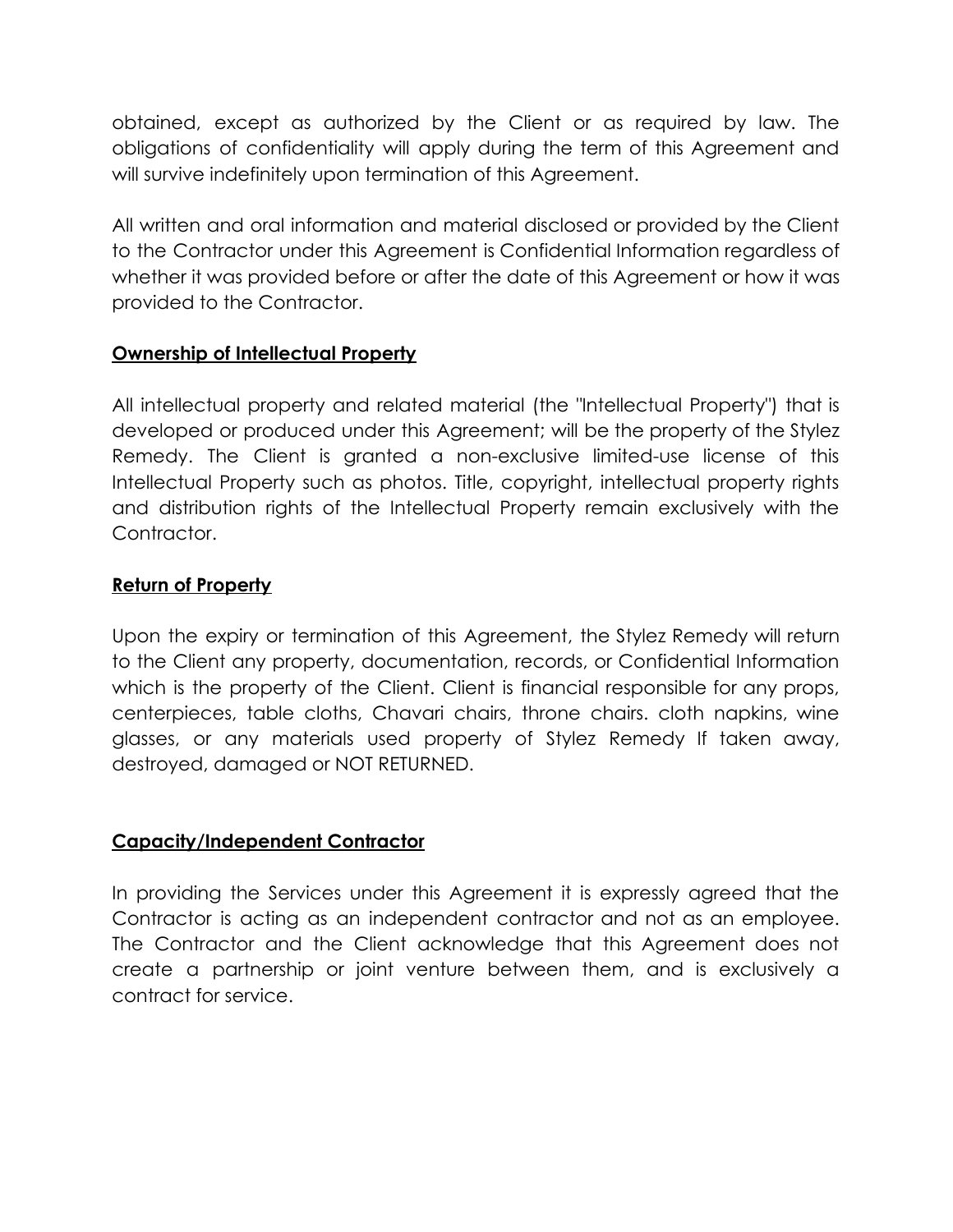### **Notice**

All notices, requests, demands or other communications required or permitted by the terms of this Agreement will be given in writing and delivered to the Parties of this Agreement as follows:

Stylezremedybookings@gmail.com

#### **Indemnification**

Except to the extent paid in settlement from any applicable insurance policies, and to the extent permitted by applicable law, each Party agrees to indemnify and hold harmless the other Party, and its respective affiliates, officers, agents, employees, and permitted successors and assigns against any and all claims, losses, damages, liabilities, penalties, punitive damages, expenses, reasonable legal fees and costs of any kind or amount whatsoever, which result from or arise out of any act or omission of the indemnifying party, its respective affiliates, officers, agents, employees, and permitted successors and assigns that occurs in connection with this Agreement. This indemnification will survive the termination of this Agreement.

#### **Dispute Resolution**

In the event a dispute arises out of or in connection with this Agreement, the Parties will attempt to resolve the dispute through friendly consultation.

If the dispute is not resolved within a reasonable period than any or all outstanding issues may be submitted to mediation in accordance with any statutory rules of mediation. If mediation is unavailable or is not successful in resolving the entire dispute, any outstanding issues will be submitted to final and binding arbitration in accordance with the laws of the State of Missouri. The arbitrator's award will be final, and judgment may be entered upon it by any court having jurisdiction within the State of Missouri.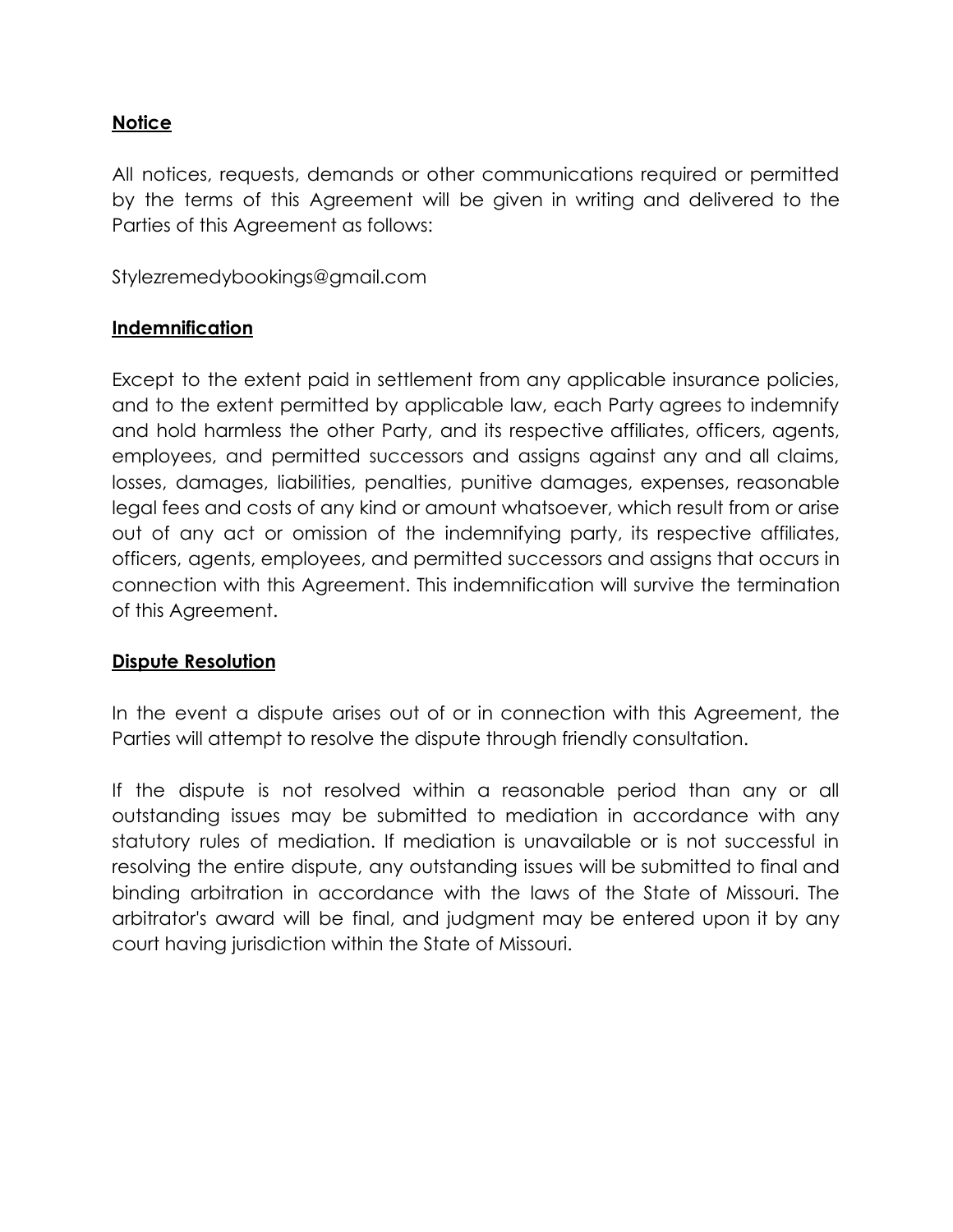#### **Modification of Agreement**

Any amendment or modification of this Agreement or additional obligation assumed by either Party in connection with this Agreement will only be binding if evidenced in writing signed by each Party or an authorized representative of each Party.

#### **Time of the Essence**

Time is of the essence in this Agreement. No extension or variation of this Agreement will operate as a waiver of this provision.

#### **Assignment**

The Contractor will not voluntarily or by operation of law assign or otherwise transfer its obligations under this Agreement without the prior written consent of the Client.

#### **Entire Agreement**

It is agreed that there is no representation, warranty, collateral agreement or condition affecting this Agreement except as expressly provided in this Agreement.

#### **Inurement**

This Agreement will inure to the benefit of and be binding on the Parties and their respective heirs, executors, administrators and permitted successors and assigns.

#### **Titles/Headings**

Headings are inserted for the convenience of the Parties only and are not to be considered when interpreting this Agreement.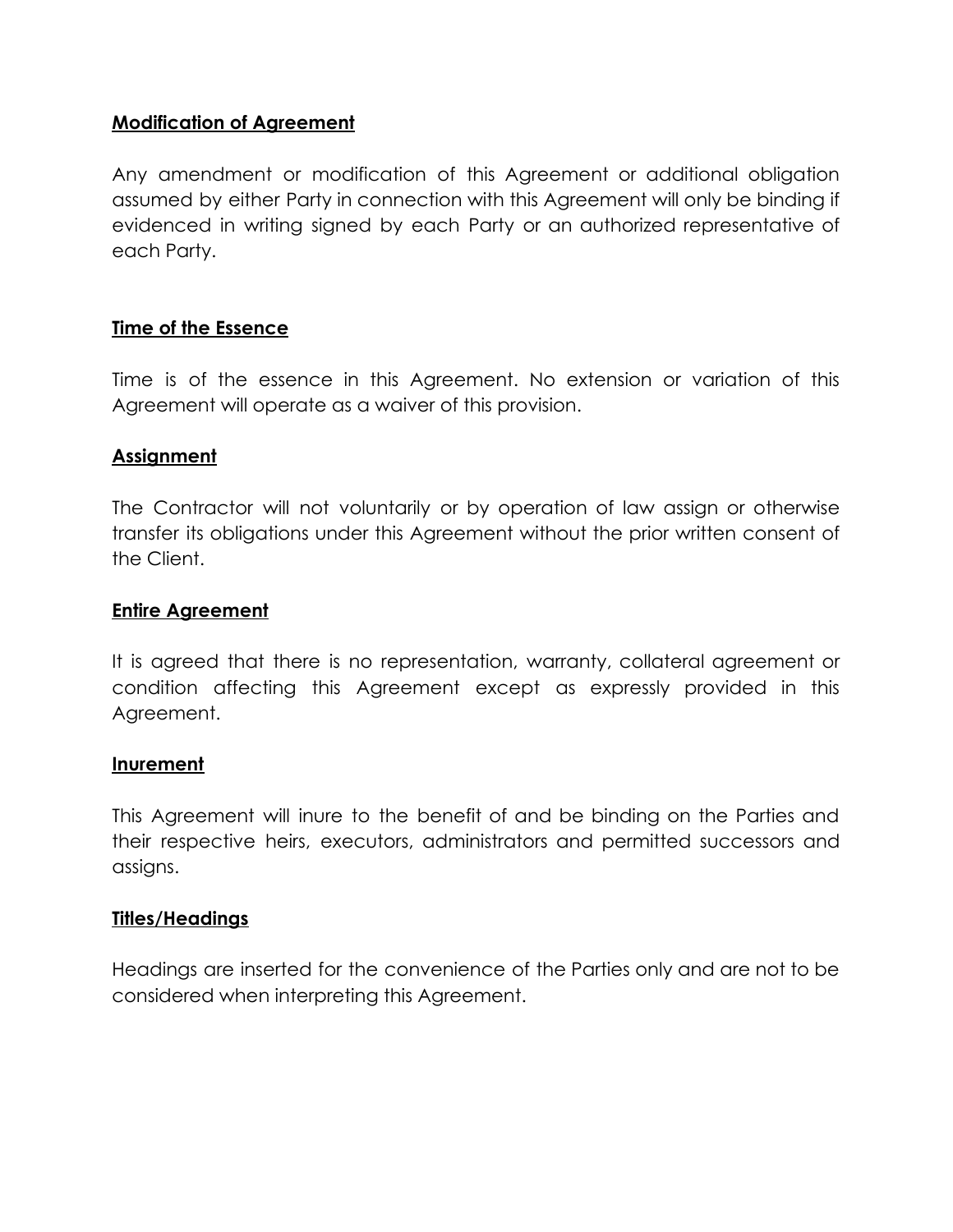#### **Gender**

Words in the singular mean and include the plural and vice versa. Words in the masculine mean and include the feminine and vice versa.

#### **Governing Law**

It is the intention of the Parties to this Agreement that this Agreement and the performance under this Agreement, and all suits and special proceedings under this Agreement, be construed in accordance with and governed, to the exclusion of the law of any other forum, by the laws of the State of Missouri, without regard to the jurisdiction in which any action or special proceeding may be instituted.

#### **Severability**

In the event that any of the provisions of this Agreement are held to be invalid or unenforceable in whole or in part, all other provisions will nevertheless continue to be valid and enforceable with the invalid or unenforceable parts severed from the remainder of this Agreement.

#### **Waiver**

The waiver by either Party of a breach, default, delay or omission of any of the provisions of this Agreement by the other Party will not be construed as a waiver of any subsequent breach of the same or other provisions.

\*\*\*Please make all money orders payable to Tanisha Mitchell\*\*\*

The undersigned hereby acknowledge that they have received, read, and understand Stylez Remedy current price list.

INITIALS: \_\_\_\_\_\_\_\_

I kindly ask that you get in touch with me two weeks prior to the date of your event, to touch base and go over any last minute details or changes. I will make every effort to contact you, but it is the client's responsibility to contact me to confirm all event details.

INITIALS: \_\_\_\_\_\_\_\_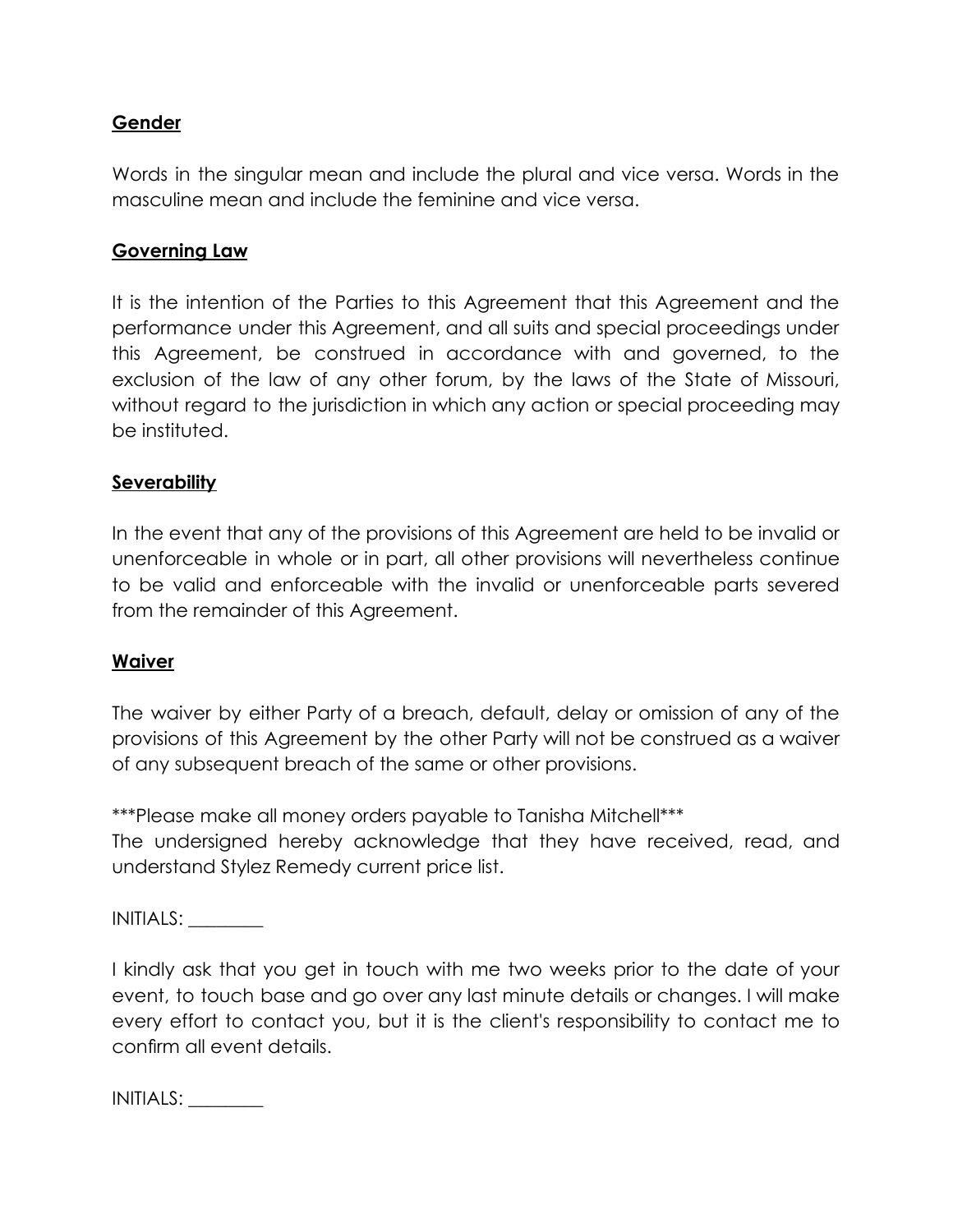I hereby agree to the terms of this agreement by signing. (If under 18, a parent or guardian signature is required.)

## **Signature**

|                                                                  | Date ____________ |
|------------------------------------------------------------------|-------------------|
| <b>Representative of Stylez Remedy</b>                           |                   |
| <b>Tanisha Mitchell</b>                                          |                   |
| Sign:<br><u> 1989 - Andrea Stadt, fransk politiker (d. 1989)</u> | Date              |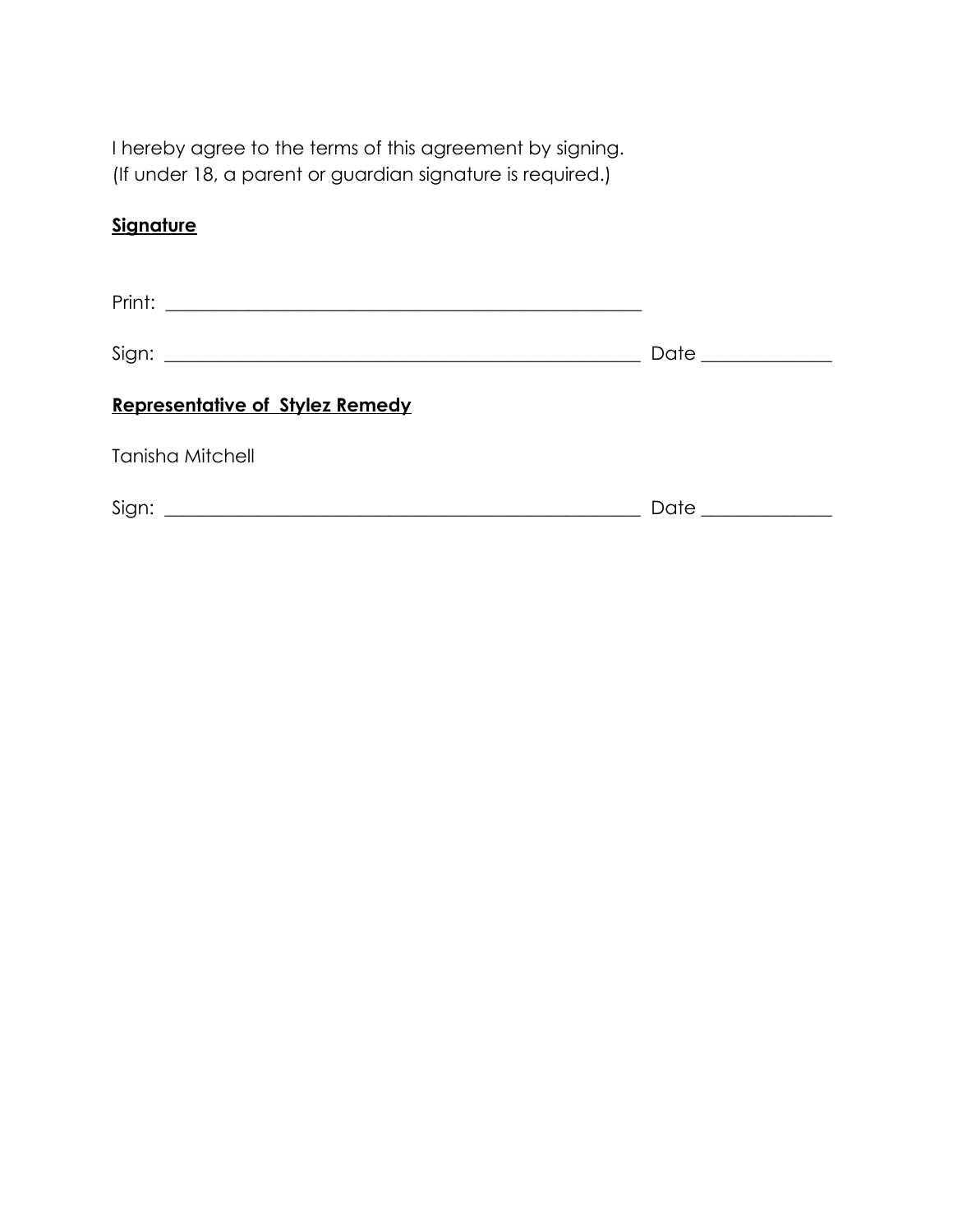# **Building ONLY Rental Agreement**

This agreement is between Stylez Remedy Events, LLC and \_\_\_\_\_\_\_\_\_\_\_\_\_\_\_\_\_\_\_\_\_\_\_\_ operating in the State of Missouri, and the signers of the service contract, hereinafter referred to as the Clients, as detailed below:

Today's Date: \_\_\_\_\_\_\_\_\_\_\_\_\_\_\_\_\_\_\_\_\_\_\_\_

Date of the Event: \_\_\_\_\_\_\_\_\_\_\_\_\_\_\_\_\_\_\_\_\_\_\_\_

Time of Event: \_\_\_\_\_: \_\_\_\_\_ AM/PM until \_\_\_\_\_: \_\_\_\_ AM/PM

Client INFORMATION

| Name:                |  |
|----------------------|--|
| Address:             |  |
| City/State/Zip Code  |  |
| Telephone            |  |
| <b>Email Address</b> |  |

Number of People \_\_\_\_\_\_\_\_

#### **Rental Rates**

For Both rooms: The rental rate is \$100 per hour or \$750 for a full day (10:00am -11:00pm)

(4 hour Minimum).\*\*\* ANY EVENT AFTER 11:00pm to 1:00 am is a HOURLY RATE OF \$100 per hour\*\*\*

Retainer is %50 of the total cost of hours (ex: 100 x 4 hours= \$400 retainer is \$200) All Retainer fees Are NON REFUNDABLE one paid. IN A CASE furniture is broken or damage in any way or there are damages to building, plumbing repairs, broken windows, missing property, Police interaction, fights or disturbance of other surrounding businesses, trash improperly disposed in designated trash bins, floor swept and and messes or spills cleared CLIENT IS RESPONSIBLE FOR ALL REPLACEMENT FEES, REPAIRS FINES or CITATIONS. THERE IS A \$50 CLEANING FREE FOR ANY BOTTLES OR TRASH LEFT IN PARKING LOT. All fees will be billed and will need to be paid within 30 day or Small claim will be filed by the 31st day.